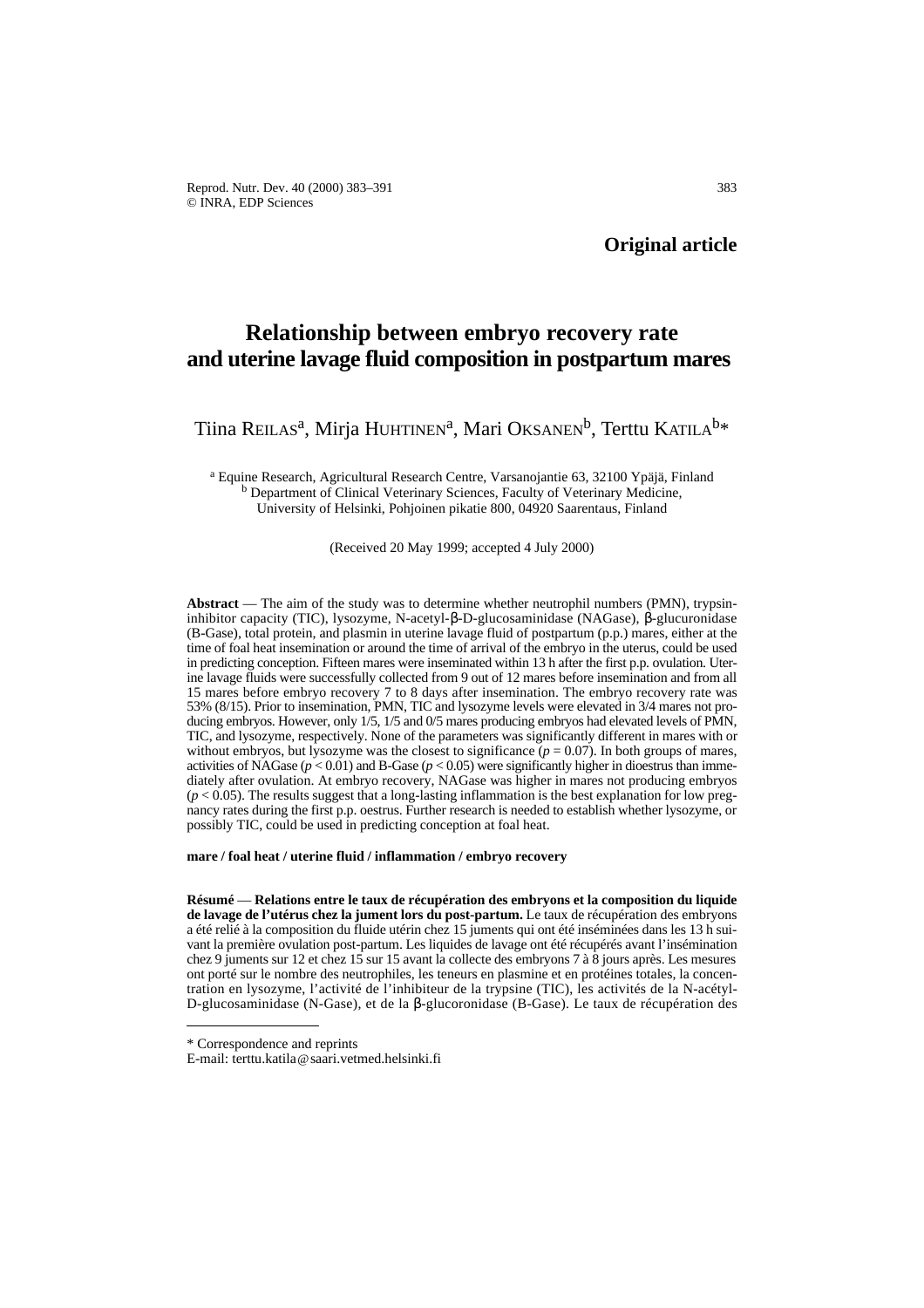384 T. Reilas et al.

embryons a été de 53 % (8/15). Avant insémination, les paramètres mesurés n'ont pas été significativement différents entre les juments avec ou sans embryon. Cependant le nombre des neutrophiles, l'activité TIC et les taux de lysozymes ont été élevés chez 3 des 4 juments qui n'ont pas produit d'embryons mais seulement chez 1/5, 1/5 et 0/5 respectivement chez celles qui en ont eu. Dans les deux groupes de jument (avec ou sans embryon), les activités de la N-Gase (*p* < 0,01) et de la B-Gase (*p* < 0,05) ont été plus élevées au moment de la collecte qu'à l'insémination. Au moment de la collecte, l'activité de la N-Gase a été plus élevée chez les juments sans embryons (*p* < 0,05). Ces résultats suggèrent qu'une inflammation prolongée de l'utérus est reliée aux faibles taux de gestation obtenus lors du premier œstrus post-partum. Des recherches complémentaires sont nécessaires pour établir si le lysozyme ou éventuellement l'activité de l'inhibiteur de la trypsine sont utilisables pour prédire le succès de la conception à ce moment.

**jument / œstrus / liquide utérin / inflammation / récupération d'embryon**

# **1. INTRODUCTION**

Over the past several decades, it has been reported that pregnancy rates of mares bred in the first postpartum (p.p.) oestrus are lower than those of mares bred in subsequent heats: 37 vs. 58% [5], 49 vs. 66% [31], 52 vs. 66% [6]. Recently, however, much higher foal heat pregnancy rates have been reported: 72% [4] and 82% [1]. Management factors such as better feeding, adequate exercise, improved hygiene, use of ultrasonography, and more advanced veterinary skills in artificial insemination, oestrus and ovulation control presumably contribute to the improved results. Low foal heat pregnancy rates have been explained by decreased conception rates or by increased embryonic death rates before pregnancy examination [6, 23]. Because embryo recovery rates from foaling mares inseminated in p.p. oestrus are lower than in nonlactating mares (48% vs. 71%) [8], it seems likely that either decreased conception rates or increased embryonic death rates in the oviduct is the reason for low foal heat pregnancy rates.

Intrauterine fluid (IUF) aspirated or absorbed into tampons from mares with ultrasonically visible fluid accumulations have been shown to decrease spermatozoal motility in vitro [26, 29]. It seems that IUF

quality as estimated by ultrasonography at the time of insemination has a great influence on fertility. Embryo recovery rates from mares exhibiting echogenic IUF are significantly reduced as compared to mares with no fluid (14 vs. 90%) [29], but small amounts of anechogenic IUF do not affect embryo recovery rates (67 vs. 65%) [26]. Foaling mares having ultrasonically detectable IUF in the first p.p. oestrus do not conceive as well as mares with no fluid (33 vs. 84%) [22]. Fluid accumulation may indicate an inflammatory process. However, bacteria or leukocytes in uterine swabs obtained during foal heat had no correlation with pregnancy rates [7, 11] or with embryo recovery rates [8].

The biochemistry of endometrial secretions during the first p.p. oestrus is of great interest because spermatozoa are exposed to this environment on their way to the oviduct. There are, however, relatively few studies concerning the composition of p.p. uterine fluids. One study revealed that total protein and IgG concentrations, and acid phosphatase activities in uterine lavage fluids are higher in p.p. mares than in cyclic mares [15]. In our preliminary study [14], total protein concentration, proteolytic activity in the form of plasmin, antiproteolytic activity in the form of trypsin-inhibitor capacity (TIC) and lysosomal enzymes such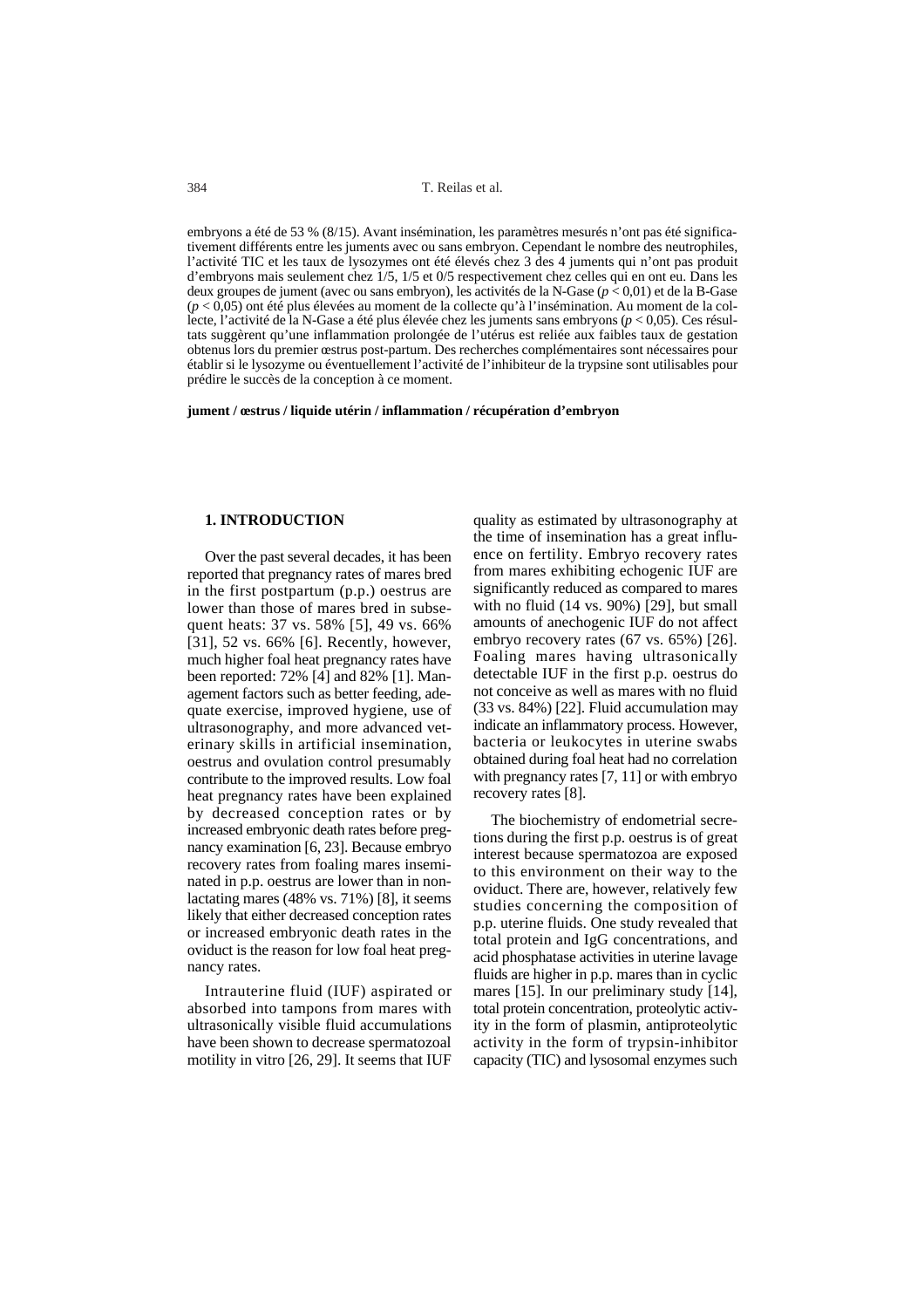as N-acetyl-β-D-glucosaminidase (NAGase), β-glucuronidase (B-Gase), acid phosphatase and lysozyme were shown to peak around day 4 p.p. and to decline rapidly thereafter. After day 16, protein and enzyme levels in uterine lavage fluid of p.p. mares decreased to normal levels, indicating that the secretory function of the endometrium had presumably been restored to its pregravid state [25]. Some of the parameters such as lysozyme, plasmin, and TIC have been reported to be elevated in uterine lavage fluid in association with uterine inflammation, whereas acid phosphatase, B-Gase, and NAGase accumulate in the uterine lumen in response to progesterone [27].

It has been determined that breeding during foal heat does not impair pregnancy rates in subsequent heats [17], but in some instances it may be advantageous to breed only mares which have good chances of conception, for example with the use of frozen semen, imported fresh semen, or embryo transfers. The purpose of this study was to examine the relationship between embryo recovery rate and the composition of uterine fluid by comparison of uterine lavage fluids collected after the first p.p. ovulation, and before embryo recovery, from both those p.p. mares producing and not producing embryos. High proteolytic and antiproteolytic activities, and lysozyme concentrations, in particular, were hypothesised to have a negative impact on fertilisation and subsequent embryo recovery.

#### **2. MATERIALS AND METHODS**

#### **2.1. Animals**

The material consisted of 15 p.p. mares owned by the Equine Research Station. They were of different breeds (weight 450–750 kg) and aged from 4 to 16 years (mean 10.3 years). They had foaled 0 to 6 times prior to this experiment, had no history of reproductive failure and were clinically normal. Foalings took place from February to May. In 12 mares, the placenta were expelled within 3 h after foaling. Three mares passed their placenta within 8 h p.p. after being treated with oxytocin (25 IU i.m.). Semen from a Finnhorse stallion of known fertility was used for artificial insemination (AI).

## **2.2. Ovulation control and AI**

Rectal palpation and ultrasonography of the ovaries and uterus commenced 5 days after parturition. The examination was repeated every other day until occurrence of a follicle of 35 to 40 mm in diameter. At this point, ovarian activity was monitored every 12 h until ovulation was detected. To detect additional ovulations, follow-up of follicles 30 mm or larger was continued for 2 days after the first ovulation. All mares were inseminated within one hour of detection of ovulation. The insemination dose  $was > 500 \times 10^6$  progressively motile spermatozoa in skim milk-glucose extender. Blood samples were collected for progesterone determination to confirm the physiological status of mares. Serum progesterone was measured by direct radioimmunoassay (Farmos Diagnostica, Turku, Finland).

## **2.3. Uterine lavage and embryo recovery**

Collection of uterine lavage fluids was attempted from 12 of 15 mares immediately after ovulation detection but before insemination. Fifty millilitres of Dulbecco phosphate-buffered saline (37 °C) (DPBS; Gibco BRL, Life Technologies, Paisley, Scotland ) was infused into the uterus via a modified 22 G Foley catheter (Bard Ltd, Sunderland, UK) and the uterus was briefly massaged per rectum. After 5 min of equilibration, the lavage fluid was allowed to flow into sterile centrifuge tubes. When required, the recovery of fluid was assisted by manipulation of the uterus via the rectum. Twenty millilitres of each lavage fluid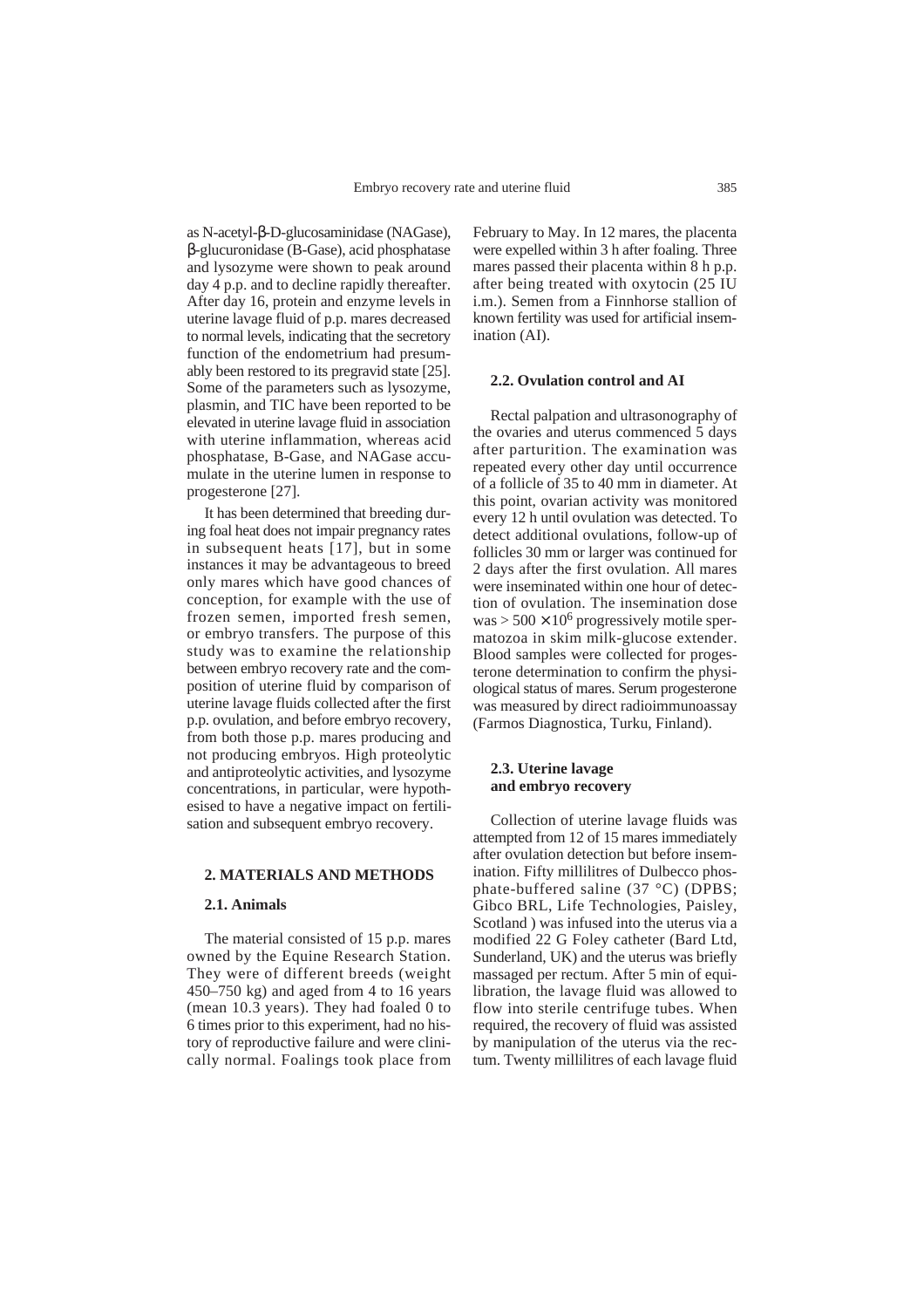was centrifuged at 2 000 *g* for 15 min (4 °C). The supernatant was collected and portions were stored at –20 °C until analysis.

Seven to eight days after ovulation detection, uterine lavage fluid was collected from all 15 mares, via an embryo flushing catheter (Embryonen-Spühlkatheter Ch 26, Klinika Medical-Vertriebs GmbH, Hannover, Germany), by flushing the uterus with 50 mL of prewarmed DPBS. After being examined for the presence of embryos, 20 mL of each lavage fluid was centrifuged, and portions of the supernatant were stored at –20 °C until analysis.

After the 50 mL flush with DPBS, the uteri were flushed 3 times with DPBS (1 000, 2 000 and 2 000 mL, 37 °C, successively) supplemented with 1% heat-inactivated foetal calf serum (FCS; Gibco BRL, Life Technologies, Paisley, Scotland), 0.1% glucose, and  $25 \text{ mg} \cdot \text{L}^{-1}$  kanamycin. The fluid was collected in 1 000-mL graduated cylinders and allowed to stand for 20 min. Then, all but 50 mL of the fluid was siphoned from the top of each cylinder. Retained fluids and rinse fluid from glassware were examined for the presence of embryos using a stereomicroscope. Once an embryo was located, it was transferred to flush medium with 5% FCS, photographed, classified according to McKinnon & Squires [21] and measured with a microscope.

## **2.4. Bacteriological examination and neutrophil count**

Uterine lavage fluids were plated onto blood agar with a loop. Microbial growth after 48 h at 37 °C was scored as none,  $+1$  (1–10 colonies),  $+2$  (11–100 colonies), and +3 (>100 colonies). Bacterial growth was considered significant when more than 10 colonies of potential pathogens (β-haemolytic streptococcus, *Staphylococcus aureus*, haemolytic *Escherichia coli*, *Klebsiella pneumoniae*, *Pseudomonas aeruginosa*) were recovered per plate.

Identification was based on colony morphology, haemolysis, the catalase test and Gram stain. Eosin methylene blue agar was used when necessary.

Ten millilitres of lavage fluid were centrifuged and the pellet was resuspended in 1 mL of saline  $(0.9\% \text{ wt} \cdot \text{vol}^{-1} \text{ NaCl})$ . Polymorphonuclear neutrophils (PMN) were counted using a haemocytometer. PMN counts were considered indicative of inflammation when more than  $1 \times 10^4$  PMN $\cdot$ mL<sup>-1</sup> were recovered from the lavage fluid.

# **2.5. Biochemical analysis of uterine lavage fluids**

All analyses except lysozyme determinations were performed on microtitration trays as previously described [27]. Protein concentrations were measured with the Bio-Rad Protein Assay (Bio-Rad, Richmond, California, USA). TIC was measured by means of a colorimetric assay, as described by Mattila et al. [19]. The detection limit of the assay was 0.1. The intra- and inter-assay coefficient of variation (CV) was 6%. Plasmin activity was determined with a fluorogenic coumaryl substrate [18]. The sensitivity of the assay, when translated to enzyme activity $\cdot$ min<sup>-1</sup>, was about 0.03 µmol product $\cdot$ min<sup>-1</sup>.L<sup>-1</sup>. The intra-assay CV was about 2%, the inter-assay CV was not determined. NAGase was analysed by the fluorogenic method of Linko-Löppönen and Mäkinen [16] using 4-methyl-umbelliferyl-N-acetyl-β-D-glucosaminide as a substrate. The method for determining B-Gase activity was essentially the same as for NAGase; the substrate was 4-methyl-umbelliferylβ-glucuronide. The sensitivities of the assays were 0.02  $\mu$ mol product $\cdot$ min<sup>-1</sup> $\cdot$ L<sup>-1</sup> for NAGase and  $0.005$  µmol product.  $min^{-1} \cdot L^{-1}$  for B-Gase. The intra- and interassay CV was 2% for NAGase and 5% for B-Gase. A modification of the turbidimetric method described by Mörsky [24] was used to determine lysozyme concentrations [27]. The detection limit of the assay was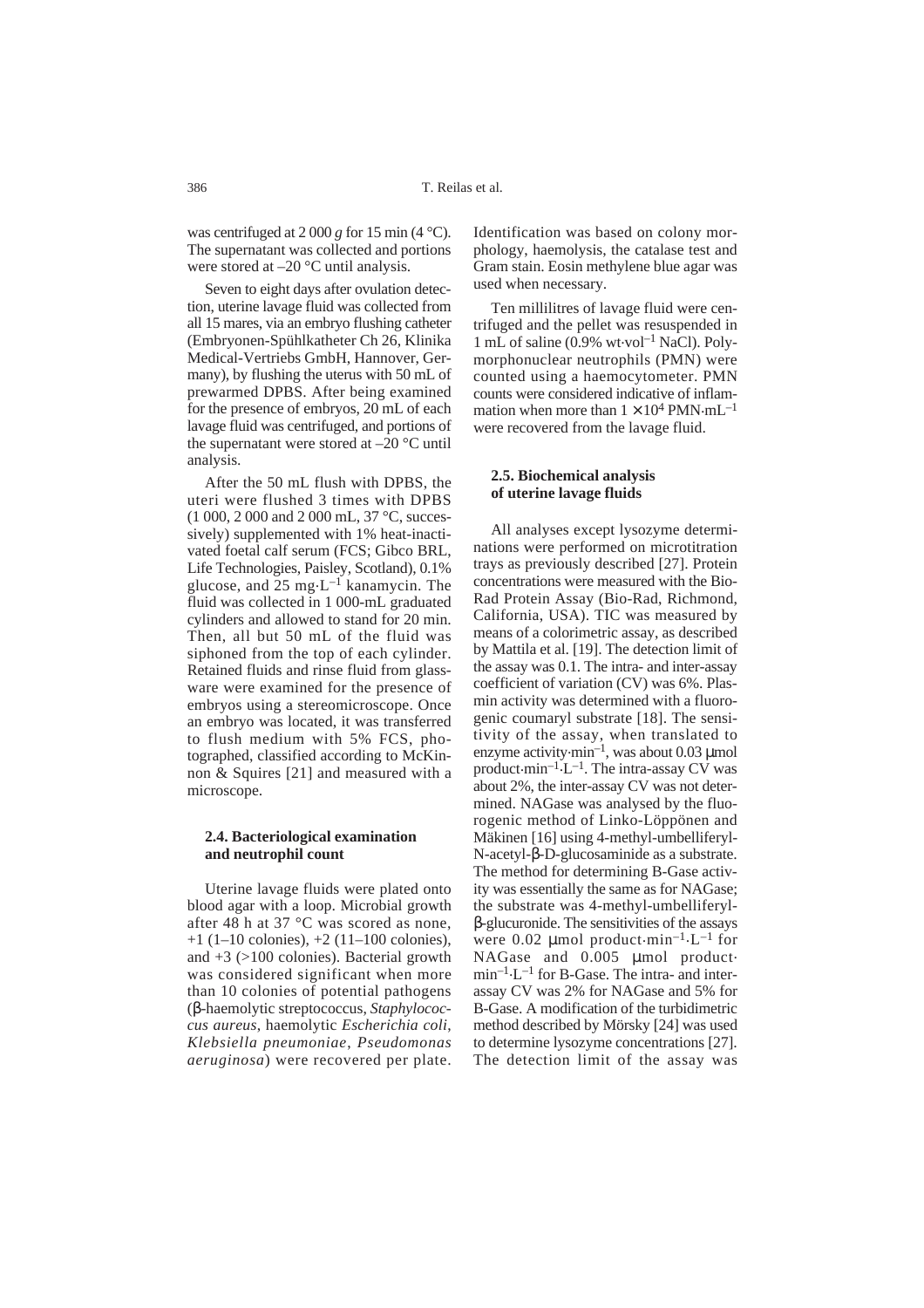$0.3 \text{ mg} \cdot \text{L}^{-1}$ . The intra- and inter-assay CV were about 6% and 12%, respectively.

## **2.6. Statistical analysis**

Statistical analyses were performed with the Statgraphics program [30]. Because of right-skewed distributions and heterogeneity in variances, the values were first transformed logarithmically. The means and variances of protein concentrations, enzyme activities, and neutrophil numbers in uterine lavage fluids were analysed using *t*-tests for paired samples or for two independent samples: a one-sample analysis was used to compare uterine lavage fluids collected within 13 h after the first p.p. ovulation with those collected 7 to 8 days later, and a twosample analysis to compare uterine lavage fluids from mares producing an embryo with those from mares not producing an embryo. The Mann-Whitney test was used when the assumption of normality was not applicable. Associations between total protein, NAGase, B-Gase and plasmin in uterine lavage fluid collected 7 to 8 days after the first p.p. ovulation were subjected to a Pearson correlation analysis. Significance was set at  $p < 0.05$ . The values in the text are presented as mean ± SEM.

# **3. RESULTS**

The mares ovulated  $12.8 \pm 0.6$  days p.p. (range 8 to 18 days). At the time of ovulation detection, nonechogenic intrauterine fluid accumulations of less than 20 cm in maximum depth were detected by ultrasonography in 2 mares. The average volumes of lavage fluids recovered were 20 mL (range 0 to 49 mL) and 28 mL (range 18 to 39 mL) for immediately and 7 to 8 days after ovulation detection, respectively. In 3 out of 12 mares, recovery of lavage fluid was unsuccessful during the first p.p. oestrus.

Embryo recovery rate was 53% (8/15). No twin embryos were recovered. Five of eight embryos were early blastocysts (150 to 190 µm in diameter) and three were expanded blastocysts (400 to 450 µm in diameter). All embryos were considered normal and of excellent or good quality.

Immediately after ovulation detection, PMN numbers, TIC, and lysozyme concentrations were elevated in 3/4 nonembryoproducing mares (Tab. I). However, only 1/5, 1/5 and 0/5 embryo-producing mares had elevated levels of PMN, TIC, and lysozyme, respectively. Two lavage fluids were bacteriologically positive, but the growth was considered insignificant

Table I. PMN numbers, TIC, and lysozyme concentrations in uterine lavage fluids collected after detection of the first p.p. ovulation.

| Mare      | <b>PMN</b><br>$10^6 \text{m}$ L $^{-1}$ | <b>TIC</b><br>relative units | Lysozyme<br>$Mg \dot{L}^{-1}$ | Embryo* |
|-----------|-----------------------------------------|------------------------------|-------------------------------|---------|
| <b>CI</b> | 0.11                                    | 0.41                         | 0.63                          |         |
| <b>UN</b> | 0.30                                    | 1.84                         | 0.75                          |         |
| IV        | 2.98                                    | 0.67                         | 2.16                          |         |
| EV        | ND                                      | <b>ND</b>                    | ND                            |         |
| ME        | 0.18                                    | ND                           | ND                            | $^{+}$  |
| <b>CL</b> | ND                                      | 0.44                         | ND                            | $^{+}$  |
| MI        | ND                                      | <b>ND</b>                    | ND                            | $^{+}$  |
| HT        | ND                                      | <b>ND</b>                    | <b>ND</b>                     | $^{+}$  |
| KA        | ND                                      | ND                           | ND                            | $^+$    |

PMN: neutrophils; TIC: trypsin-inhibitor capacity; ND: not detected; \*: embryo recovery results 7 to 8 days later.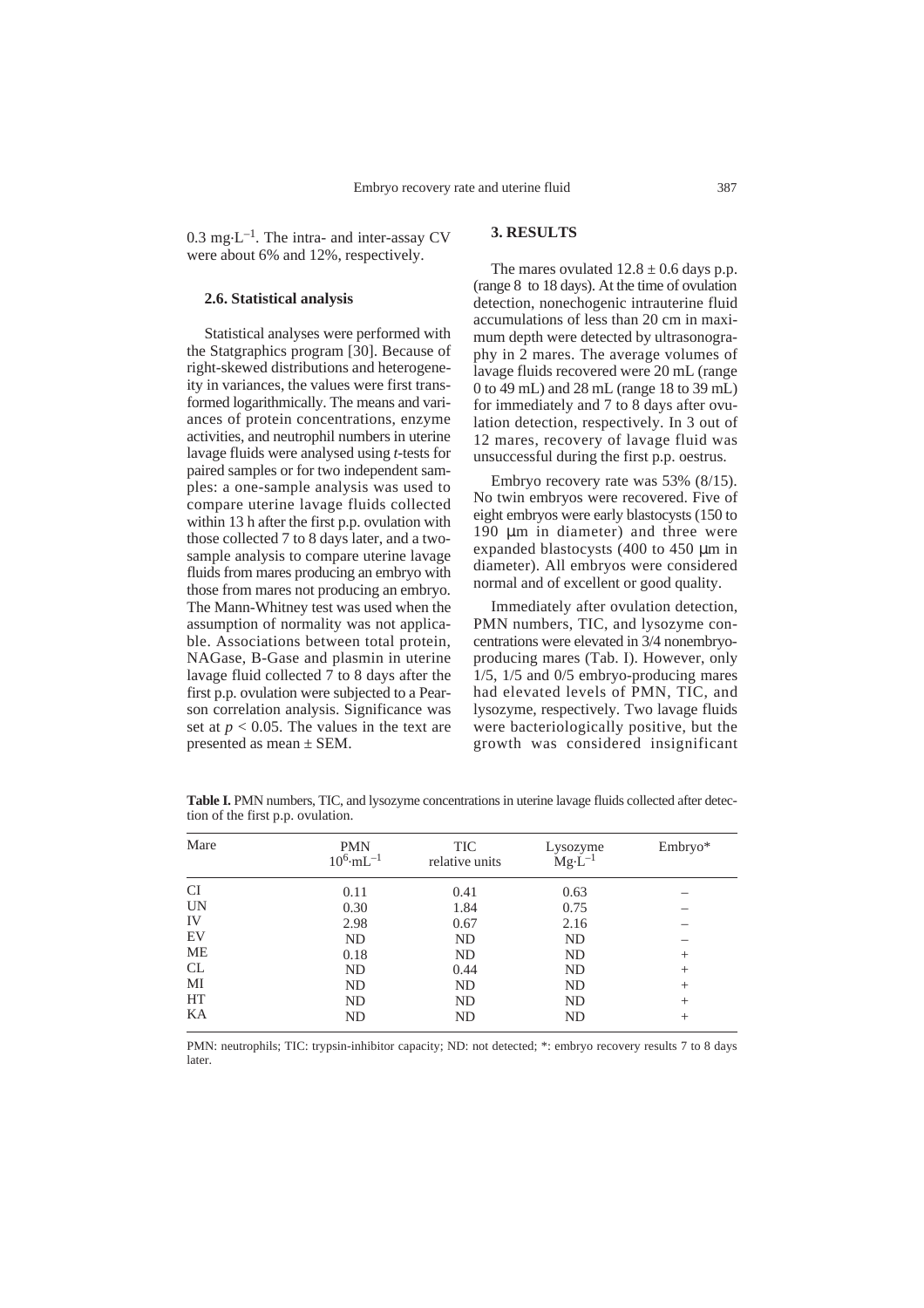$\ll$  10 colonies or +2 growth of mixed bacteria).

No significant differences were detected amongst 9 postovulatory samples from embryo-producing and nonembryo-producing mares (Tab. II). Both in embryo-producing mares  $(n = 5)$  and in nonembryoproducing mares  $(n = 4)$ , NAGase and B-Gase activities were significantly lower soon after ovulation than in dioestrus  $(p < 0.01$  and  $p < 0.05$ , respectively), whereas total protein concentrations and plasmin activities did not differ  $(p > 0.05)$ .

At embryo recovery 7 to 8 days after ovulation detection, NAGase activity was lower

 $(p < 0.05)$  in embryo-producing mares than in nonembryo-producing mares (Tab. III). Lysozyme concentration and PMN numbers exceeded the detection limit in one out of 15 samples. TIC was elevated in one slightly bloodstained sample. Total protein concentration correlated positively with NAGase ( $r = 0.74$ ;  $p < 0.05$ ) and with B-Gase (*r* = 0.71; *p* < 0.05) in embryo-producing mares  $(n = 8)$ . In nonembryo-producing mares  $(n = 7)$ , there was a positive correlation between total protein concentration and NAGase ( $r = 0.80$ ;  $p < 0.05$ ), and a negative correlation between B-Gase and plasmin ( $r = -0.86$ ;  $p < 0.05$ ).

**Table II.** Comparison of protein concentrations, enzyme activities and PMN numbers in uterine lavage fluids collected after detection of the first p.p. ovulation from mares producing or not producing embryos 7 to 8 days later.

|                                  | Embryo recovered<br>$(n = 5)$ | No embryo recovered<br>$(n = 4)$ | P value |  |
|----------------------------------|-------------------------------|----------------------------------|---------|--|
| Total protein $(g \cdot L^{-1})$ | $0.496 \pm 0.036$             | $0.892 \pm 0.305$                | 0.234   |  |
| TIC (relative units)             | $0.10 \pm 0.09$               | $0.73 \pm 0.39$                  | 0.097   |  |
| Plasmin $(U \cdot L^{-1})$       | $0.058 \pm 0.008$             | $0.104 \pm 0.032$                | 0.305   |  |
| Lysozyme $(mg \cdot L^{-1})$     | ND.                           | $0.89 + 0.45$                    | 0.069   |  |
| NAGase $(U-L^{-1})$              | $2.28 \pm 0.52$               | $2.90 \pm 0.73$                  | 0.515   |  |
| B-Gase $(U \cdot L^{-1})$        | $0.002 \pm 0.001$             | $0.015 \pm 0.008$                | 0.168   |  |
| PMN $(10^6 \text{·mL}^{-1})$     | $0.04 \pm 0.04$               | $0.85 \pm 0.71$                  | 0.101   |  |

Values are expressed as means ± SEM. TIC: trypsin-inhibitor capacity; NAGase: N-acetyl-β-D-glucosaminidase; B-Gase: β-glucuronidase; PMN: neutrophils; U: μmol product.min<sup>-1</sup>; ND: not detected.

**Table III.** Comparison of protein concentrations and enzyme activities in uterine lavage fluids collected before embryo recovery 7 to 8 days after ovulation detection from mares producing or not producing embryos.

|                                  | Embryo recovered  | No embryo recovered | P value |
|----------------------------------|-------------------|---------------------|---------|
|                                  | $(n=8)$           | $(n=7)$             |         |
| Total protein $(g \cdot L^{-1})$ | $0.390 \pm 0.061$ | $0.617 \pm 0.092$   | 0.070   |
| Plasmin $(U \cdot L^{-1})$       | $0.114 \pm 0.033$ | $0.164 + 0.051$     | 0.874   |
| NAGase $(U-L^{-1})$              | $11.57 + 1.60$    | $17.78 \pm 2.05$    | 0.035   |
| B-Gase $(U \cdot L^{-1})$        | $0.074 \pm 0.033$ | $0.226 + 0.114$     | 0.054   |
|                                  |                   |                     |         |

Values are expressed as means ± SEM. NAGase: N-acetyl-β-D-glucosaminidase; B-Gase: β-glucuronidase; U:  $\mu$ mol product $\cdot$ min<sup>-1</sup>.

388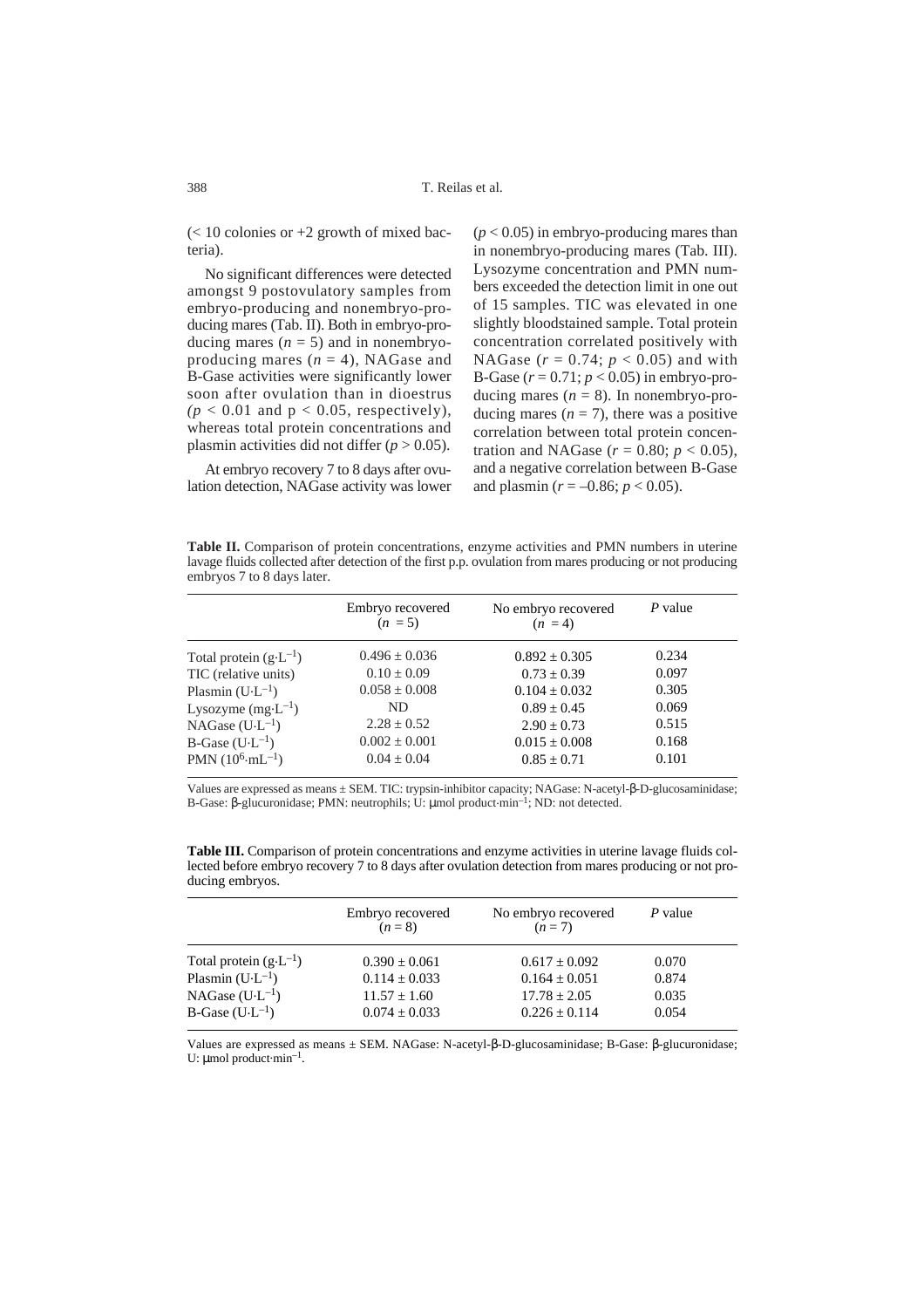## **4. DISCUSSION**

None of the parameters measured at the time of AI were significantly related to the embryo recovery rate 7 days later. The concentration of lysozyme was closest to significance  $(p = 0.07)$ ; embryo recovery rates were 0/3 and 5/6 in mares having lysozyme present or not present in the uterine lavage fluid, respectively. Since lysozyme in the uterine fluid correlates well with neutrophil numbers [12, 27], inflammation might not have completely subsided in these mares. Neutrophils in uterine biopsy specimens obtained 5 days p.p. have been shown to correlate significantly with foal heat pregnancy rate [11], whereas neutrophils obtained by uterine swabs did not correlate with foal heat pregnancy rate [7, 11, 20]. In the present study, embryo recovery rates were 1/4 and 4/5 in mares having PMN present or not present in their uterine lavage fluid at the time of AI, respectively. The lavage technique is more sensitive than swabbing in diagnosing endometritis on the basis of quantitative cytological and microbiological findings [3]. Determination of lysozyme concentrations may be an even more sensitive method of quantifying uterine inflammation than neutrophil numbers. Given the small number of mares in the present study, further research is needed to establish whether lysozyme can be used in predicting conception.

TIC was detected in 44% of the uterine lavage fluids collected immediately after the first p.p. ovulation. In our previous study, TIC peaked around day 6 p.p., declined rapidly thereafter, but still was detectable in all samples collected before the first p.p. ovulation. During foal heat, the highest values of TIC are associated with uterine inflammation [25]. Although embryo recovery was not predicted by TIC  $(p < 0.10)$ , the association was in the expected direction, since embryo recovery rates were 1/4 and 4/5 in mares having TIC present or not present in the uterine lavage fluid, respectively. However, our hypothesis that plasmin

activity at the time of insemination would be harmful to sperm, was not supported.

At the time of embryo recovery, NAGase activities in uterine lavage fluid were higher  $(p < 0.05)$ , and B-Gase activities tended to be higher  $(p < 0.10)$  in mares not producing embryos than in mares producing embryos. Because the serum progesterone levels and the mean interval from ovulation detection to embryo recovery were not significantly different between the two groups of mares, factors other than progesterone seem to have been responsible for higher activities. In mares not producing embryos, B-Gase activity did not correlate with total protein concentration as it did in embryoproducing mares, but instead correlated negatively with plasmin activity. These findings suggest that the composition of uterine fluid in nonembryo-producing mares was different from that in embryo-producing mares.

In many respects, extensive changes take place in the mare's uterus during one week time p.p., particularly during the first week. Changes have been reported in uterine size [1, 7, 10, 22, 28], uterine histology [2, 7, 9], elimination of bacteria and inflammation [7, 11, 13, 20], and secretory activity [14, 15]. The results of the present study show that the uterine environment changes markedly even after the first p.p. ovulation. Thus, the measuring of uterine fluid parameters at the end of foal heat is probably of no use in predicting the suitability of the uterine environment to embryonic development, but parameters associated with uterine inflammation might predict fertilisation.

#### **5. CONCLUSION**

The results indicate that a long-lasting inflammation is the best explanation for low pregnancy rates of the first p.p. oestrus. Uterine lavage is an effective method in sampling the mare's uterus due to the large area contacted by the lavage fluid. Despite the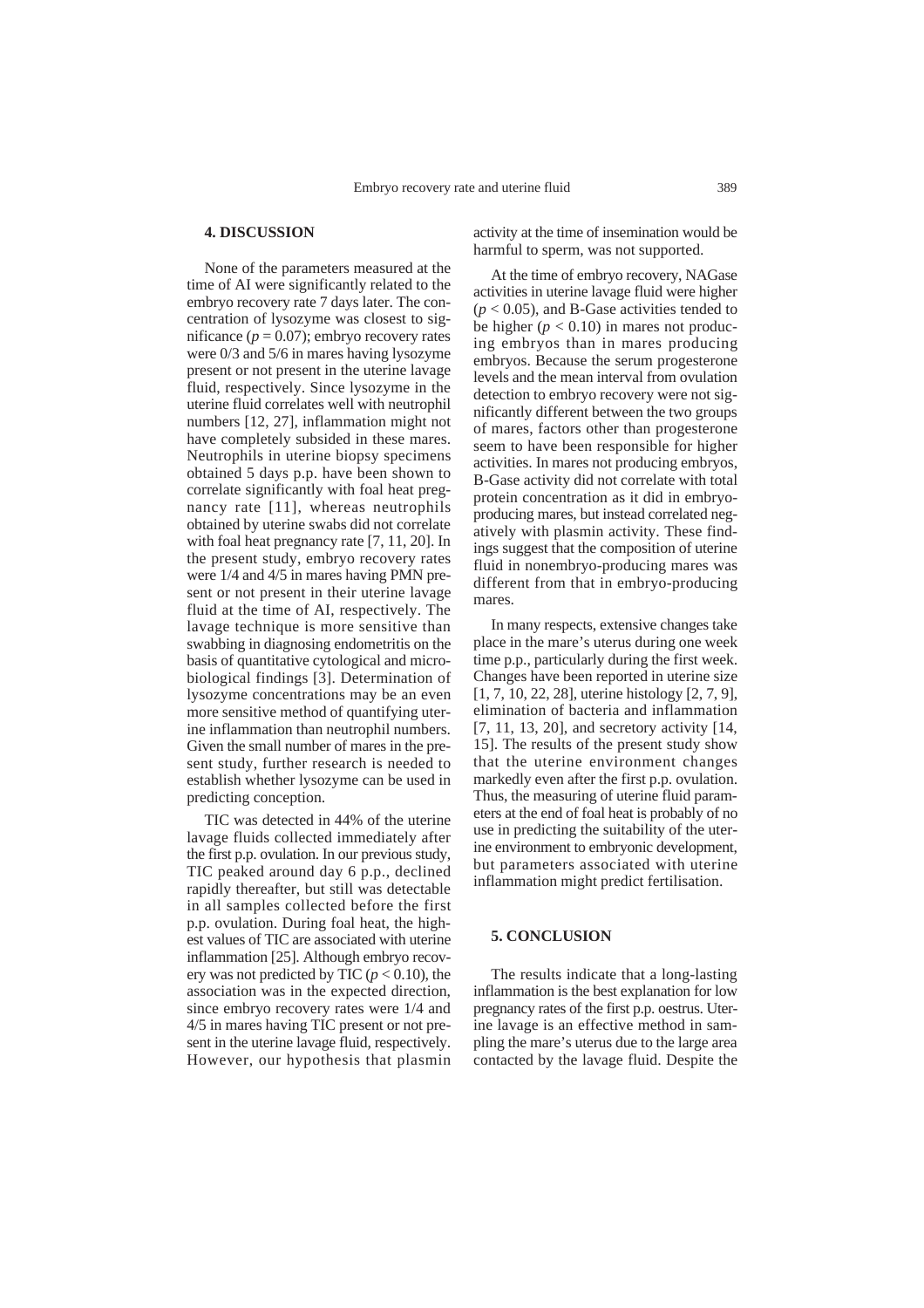dilution of native uterine secretions, endometrial inflammation in mares can be detected by analysis of uterine lavage fluid for lysozyme and TIC, as was also shown in our previous studies [25, 27]. Lysozyme and possibly TIC detection in uterine secretions from 5 to 7 days p.p. could be used as a basis for exclusion; only those mares that have cleared their uterus from inflammatory products would be inseminated. These methods of determination are not, however, suitable for routine use in the field. If quick mareside tests could be developed, these analyses could become feasible methods for studfarm practice.

## **ACKNOWLEDGEMENTS**

The authors thank the personnel at the Department of Pharmacology and Toxicology, Faculty of Veterinary Medicine, University of Helsinki, Finland for technical assistance, advice, and facilities for protein and enzyme analyses.

## **REFERENCES**

- [1] Arrott C., Macpherson M., Blanchard T., Varner D., Thompson J., Simpson B., Bruemmer J., Vogelsang S., Fernandez M., Fleet T., Burns P., Biodegradable estradiol microspheres do not affect uterine involution or characteristics of postpartum estrus in mares, Theriogenology 42  $(1994)$  371–384.
- [2] Bailey J.V., Bristol F.M., Uterine involution in the mare after induced parturition, Am. J. Vet. Res. 44 (1983) 793–797.
- [3] Ball B.A., Shin S.J., Patten V.H., Lein D.H., Woods G.L., Use of a low-volume uterine flush for microbiologic and cytologic examination of the mare's endometrium, Theriogenology 29 (1988) 1269–1283.
- [4] Camillo F., Marmorini P., Romagnoli S., Vannozzi I., Bagliacca M., Fertility at the first post partum estrous compared with fertility at the following estrous cycles in foaling mares and with fertility in nonfoaling mares, J. Eq. Vet. Sci. 17 (1997) 612–616.
- [5] Caslick E.A., The sexual cycle and its relation to ovulation with breeding records of the thoroughbred mare, Cornell Vet. 27 (1937) 187–206.
- [6] Fiolka G., Kuller H., Lender S., Embryonale Mortalität beim Pferd (Embryonic mortality in the horse), Mh. Vet.-Med. 40 (1985) 835–838.
- [7] Gygax A.P., Ganjam V.K., Kenney R.M., Clinical, microbiological and histological changes associated with uterine involution in the mare, J. Reprod. Fertil. Suppl. 27 (1979) 571–578.
- [8] Huhtinen M., Reilas T., Katila T., Recovery rate and quality of embryos from mares inseminated at the first post-partum oestrus, Acta Vet. Scand. 37 (1996) 343–350.
- [9] Katila T., Histology of the post partum equine uterus as determined by endometrial biopsies, Acta Vet. Scand. 29 (1988) 173–180.
- [10] Katila T., Koskinen E., Oijala M., Evaluation of the post partum mare in relation to foal heat breeding. I. Rectal palpation, vaginoscopy and ultrasound scanning, J. Vet. Med. A 35 (1988) 92–100.
- [11] Katila T., Koskinen E., Oijala M., Parviainen P., Evaluation of the post-partum mare in relation to foal heat breeding. II Uterine swabbing and biopsies, J. Vet. Med. A 35 (1988) 331–339.
- [12] Katila T., Lock T.F., Hoffmann W.E., Smith A.R., Lysozyme, alkaline phosphatase and neutrophils in uterine secretions of mares with differing resistance to endometritis, Theriogenology 33 (1990) 723–732.
- [13] König K., Klinische und bakteriologische Untersuchung des Genitaltraktes der Stute während des Puerperiums, Vergleich der Untersuchungsergebnisse hinsichtlich des Alters und der weiteren Fruchtbarkeit der Stuten sowie Beurteilung der Besamungstauglichkeit der Fohlenrosse aus bakteriologischer Sicht. Inaugural-Dissertation, Hannover, 1975.
- [14] Kotilainen T., Kuusela E., Virtanen K., Katila T., Changes in the composition of uterine flushings in post partum mares, J. Reprod. Fertil. Suppl. 44  $(1991)$  704–705.
- [15] LeBlanc M.M., Hansen P.J., Buhi W.C., Uterine protein secretion in postpartum and cyclic mares, Theriogenology 29 (1988) 1303–1316.
- [16] Linko-Löppönen S., Mäkinen M., A microtiter plate assay for N-acetyl-β-D-glucosaminidase using a fluorogenic substrate, Anal. Biochem. 148 (1985) 50–53.
- [17] Loy R.G., Characteristics of postpartum reproduction in mares, Vet. Clin. North Am., Large Animal Practice 2 (1980) 345–359.
- [18] Mattila T., Sandholm M., Milk Plasmin, N-Acetyl-β-D-glucosaminidase, and antitrypsin as determinants of bacterial replication rates in whey, J. Dairy Sci. 69 (1986) 670–675.
- [19] Mattila T., Saari S., Vartiala H., Sandholm M., Milk antitrypsin as a marker of bovine mastitis – correlation with bacteriology, J. Dairy Sci. 68 (1985) 114–122.
- [20] McCue P.M., Hughes J.P., The effect of postpartum uterine lavage on foal heat pregnancy rate, Theriogenology 33 (1990) 1121–1129.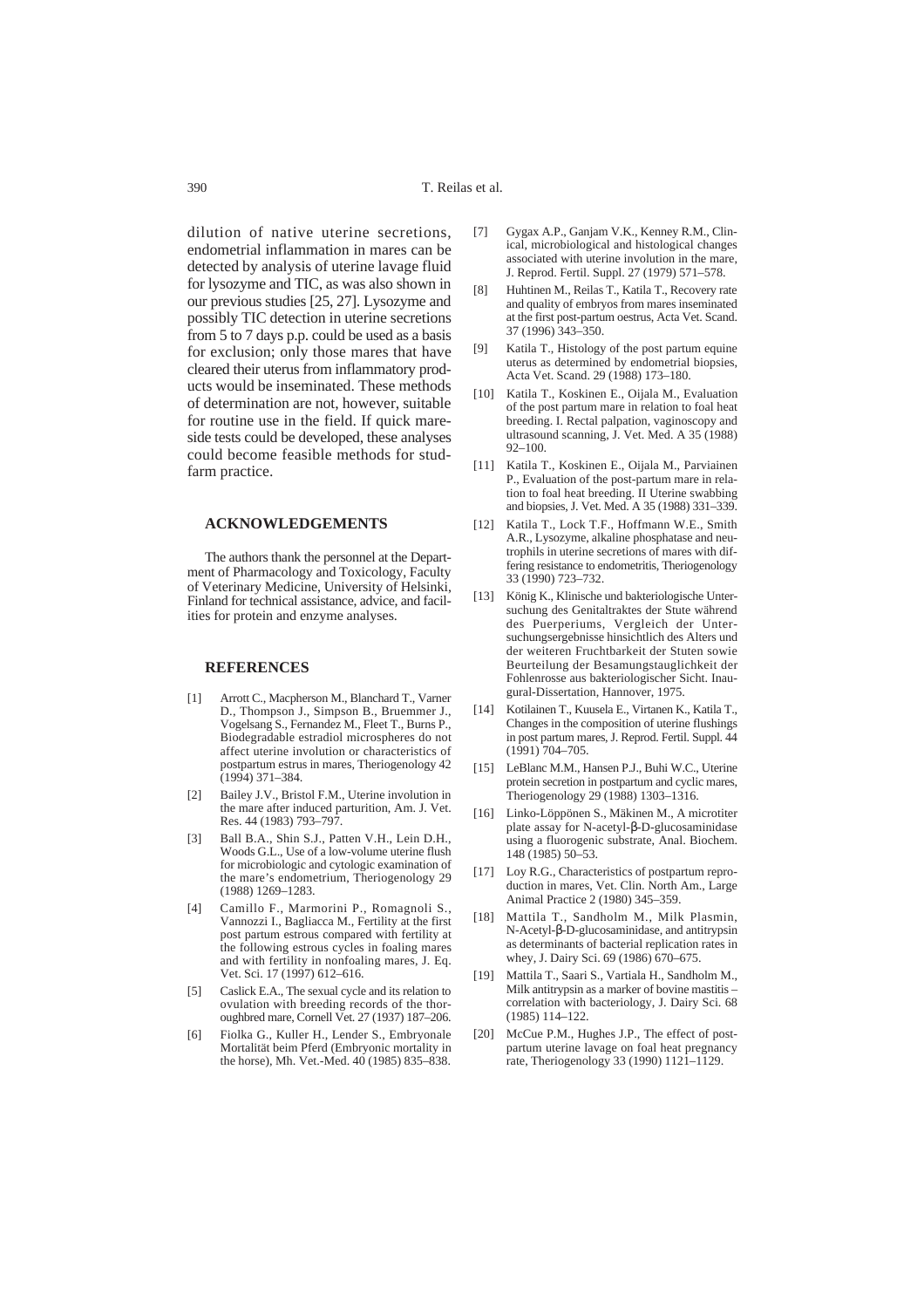- [21] McKinnon A.O., Squires E.L., Morphologic assessment of the equine embryo, J. Am. Vet. Med. Assoc. 192 (1988) 401–406.
- [22] McKinnon A.O., Squires E.L., Harrison L.A., Blach E.L., Shideler R.K., Ultrasonographic studies on the reproductive tract of mares after parturition: effect of involution and uterine fluid on pregnancy rates in mares with normal and delayed first postpartum ovulatory cycles, J. Am. Vet. Med. Assoc. 192 (1988) 350–352.
- [23] Merkt H., Fohlenrosse und Fruchtresorption, Zuchthygiene 1 (1966) 102–108.
- [24] Mörsky P., Turbidimetric determination of lysozyme with Micrococcus lysodeikticus cells: Reexamination of reaction conditions, Anal. Biochem. 128 (1983) 77–85.
- [25] Reilas T., Katila T., Proteins and enzymes in uterine lavage fluid of postpartum and nonparturient mares, J. Reprod. Dom. Anim (in press).
- [26] Reilas T., Katila T., Mäkelä O., Huhtinen M., Koskinen E., Intrauterine fluid accumulation in oestrous mares, Acta Vet. Scand. 38 (1997) 69–78.
- [27] Reilas T., Ristiniemi M., Katila T., Influence of hormone replacement therapy and bacterial inoculation on proteins and enzymes in uterine lavage fluid of ovariectomized mares, J. Reprod. Dom. Anim. 33 (1998) 11–19.
- [28] Sertich P.L., Watson E.D., Plasma concentrations of 13,14-dihydro-15-ketoprostaglandin F2alpha in mares during uterine involution, J. Am. Vet. Med. Assoc. 201 (1992) 434–437.
- [29] Squires E.L., Barnes C.K., Rowley H.S., McKinnon A.O., Pickett B.W., Shideler R.K., Effect of uterine fluid and volume of extender on fertility, Proc. 35th Ann. Conv. Am. Ass. Equine Practitioners, 1989, pp. 25–30.
- [30] STSC, Inc. Statgraphics7 Statistical Graphics System, 2115 East Jefferson Street, Rockville, Maryland, USA, 1986.
- [31] Sullivan J.J., Turner P.C., Self L.C., Gutteridge H.B., Bartlett D.E., Survey of reproductive efficiency in the quarter-horse and Thoroughbred, J. Reprod. Fertil. Suppl. 23 (1975) 315–318.

To access this journal online: www.edpsciences.org